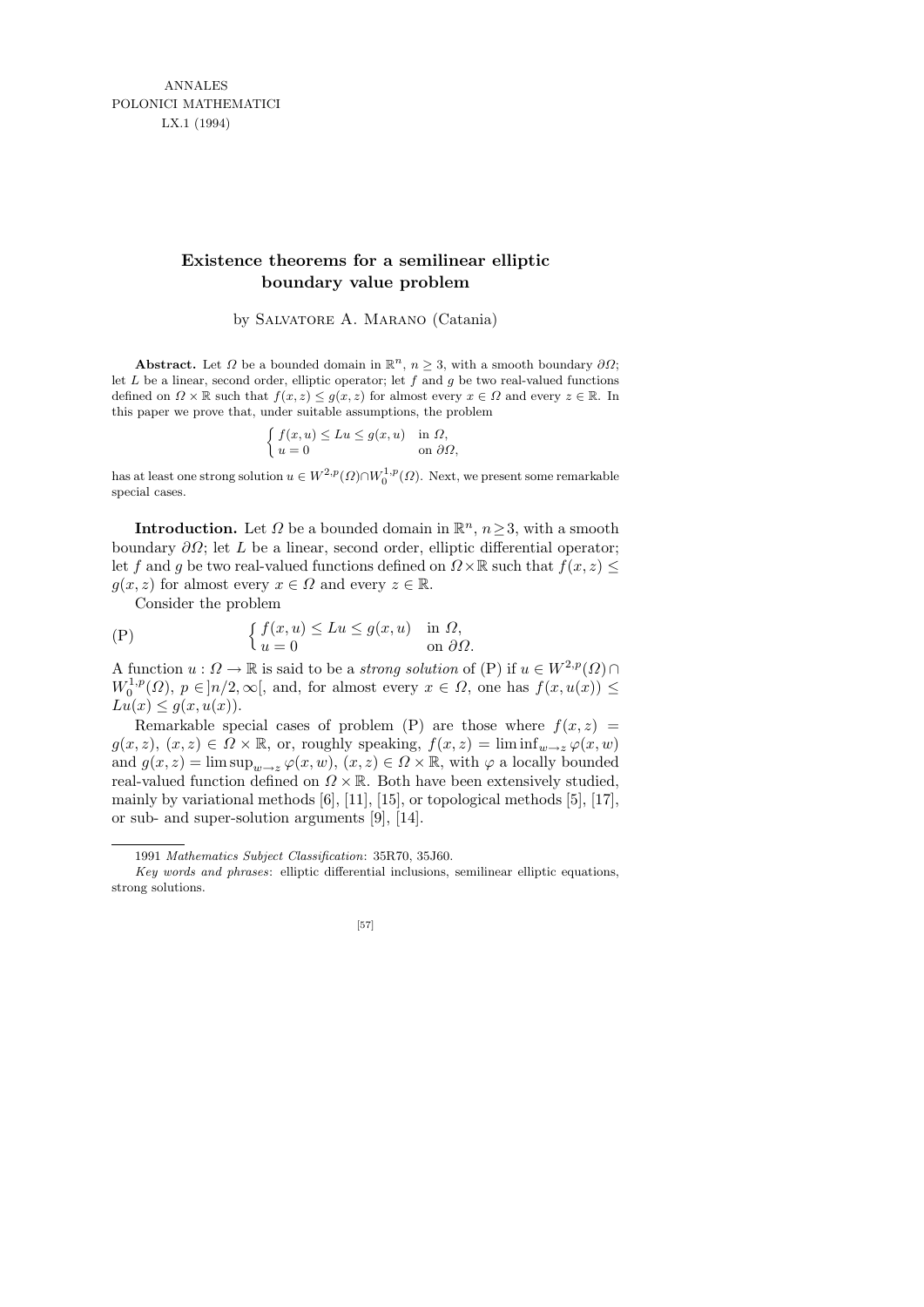58 S. A. Marano

Our approach is quite different and follows that introduced in [10] with regard to the Dirichlet problem for ordinary differential inclusions. In this way, we obtain an existence result (Theorem 2.1) for strong solutions to problem  $(P)$  where rather general conditions on the functions f and g are assumed. For instance, we do not need that the functions  $x \to f(x, z)$ ,  $x \to g(x, z)$ ,  $x \in \Omega$ , are measurable for all  $z \in \mathbb{R}$ , but only for z in a dense subset of R. Afterwards, we emphasize two special cases of Theorem 2.1 (Theorems 2.2 and 2.3). Theorem 2.2 has an overlap with Theorem 5.1 of [6]. As a simple consequence of Theorem 2.3, we obtain a result (Theorem 2.4) which improves, in several concrete cases, Theorem 3.3 of [17], dealing with an elliptic problem with critical Sobolev exponent.

The main tools we use to establish our results are Theorem 1 of [13] and Theorem 3.1 of [2].

**1. Preliminaries.** Let  $X$  and  $Y$  be two nonempty sets. A *multifunction*  $\Phi$  from X into Y (briefly,  $\Phi: X \to 2^Y$ ) is a function from X into the family of all subsets of Y. The graph of  $\Phi$  is the set  $\{(x, y) \in X \times Y : y \in \Phi(x)\}.$ If  $W \subseteq Y$ , we set  $\Phi^{-}(W) = \{x \in X : \Phi(x) \cap W \neq \emptyset\}$ . If  $(X, \mathcal{F})$  is a measurable space and Y is a topological space, we say that  $\Phi$  is measurable if  $\Phi^{-}(W) \in \mathcal{F}$  for every open set  $W \subseteq Y$ . If X and Y are two topological spaces, we say that  $\Phi$  is upper semicontinuous if, for every closed set  $W \subseteq Y$ , the set  $\Phi^{-}(W)$  is closed in X. If  $(X,d)$  is a metric space, for every  $x \in X$ and every nonempty set  $W \subseteq X$ , we define  $d(x, W) = \inf_{z \in W} d(x, z)$ .

In the sequel we shall apply the following proposition, whose simple proof follows immediately from Theorem 3.5 of [8].

PROPOSITION 1.1. Let  $(X, \mathcal{F})$  be a measurable space and let  $\varphi$  be a measurable real-valued function defined on X. Then the multifunctions  $x \rightarrow$  $[-\infty, \varphi(x)]$  and  $x \to [\varphi(x), \infty], x \in X$ , are measurable.

We shall also use the following proposition, which can be easily verified.

PROPOSITION 1.2. Let X be a topological space and let  $\varphi$  be an upper (resp. lower) semicontinuous real-valued function defined on  $X$ . Then the multifunction  $x \to [-\infty, \varphi(x)]$  (resp.  $x \to [\varphi(x), \infty]$ ),  $x \in X$ , is upper semicontinuous.

Let *n* be a positive integer and let  $\mathbb{R}^n$  be the real Euclidean *n*-space. A nonempty set  $\Omega \subseteq \mathbb{R}^n$  is said to be a *domain* if it is open and connected. By  $\overline{\Omega}$  (resp.  $\partial\Omega$ ) we denote the closure (resp. the boundary) of  $\Omega$  in  $\mathbb{R}^n$ .

As regards the function spaces we shall use in the sequel, our notations are standard; we refer for instance to [1], [7].

For the reader's convenience, we report now the statement of Theorem 1 in [13], which will be applied in the sequel.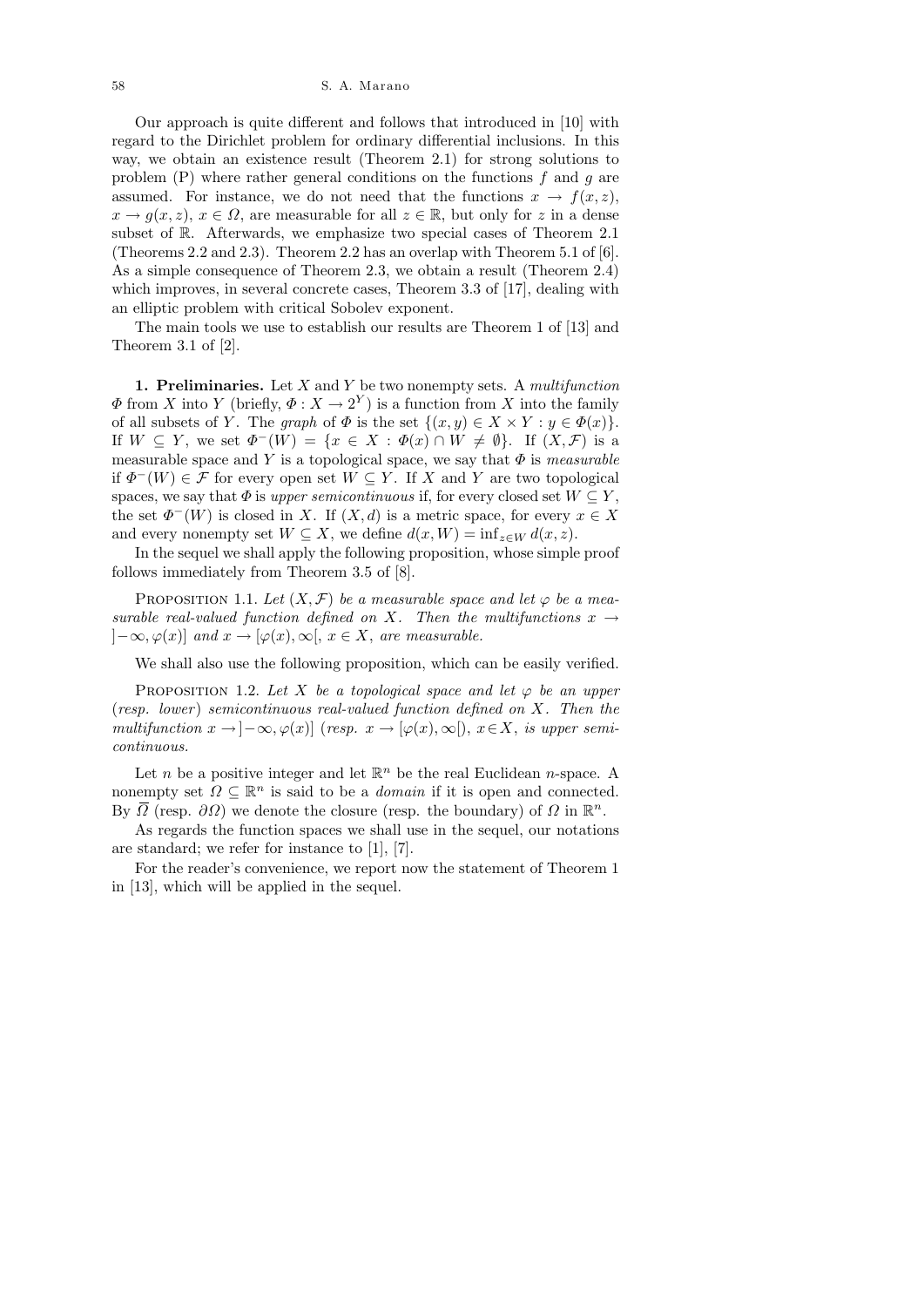THEOREM 1.1. Let  $(T, \mathcal{F}, \mu)$  be a finite, nonatomic, complete measure space; let V be a nonempty set; let  $(X, \|\cdot\|_X)$  and  $(Y, \|\cdot\|_Y)$  be two separable real Banach spaces, with Y finite-dimensional; let  $p, q, s \in [1, \infty]$ , with  $q <$  $\infty$  and  $q \leq p \leq s$ ; let  $\Psi : V \to L^{s}(T, Y)$  be a surjective and one-to-one operator; let  $\Phi: V \to L^1(T,X)$  be an operator such that, for every  $v \in$  $L^s(T,Y)$  and every sequence  $\{v_n\}$  in  $L^s(T,Y)$ , weakly converging to v in  $L^q(T,Y)$ , the sequence  $\{\Phi(\Psi^{-1}(v_n))\}$  converges strongly to  $\Phi(\Psi^{-1}(v))$  in  $L^1(T, X)$ ; let  $\varphi : [0, \infty] \to [0, \infty]$  be a nondecreasing function such that

ess sup 
$$
\|\Phi(u)(t)\|_X \leq \varphi(\|\Psi(u)\|_{L^p(T,Y)})
$$

for all  $u \in V$ . Further, let  $F : T \times X \rightarrow 2^Y$  be a multifunction, with  $nonempty, convex, closed values, satisfying the following conditions:\n$ 

- (i) For  $\mu$ -almost every  $t \in T$ , the multifunction  $F(t, \cdot)$  has closed graph.
- (ii) The set  $\{x \in X : F(\cdot, x)$  is  $\mathcal{F}\text{-}measurable}$  is dense in X.
- (iii) There exists a real number  $r > 0$  such that the function

$$
t \to \sup_{\|x\|_X \le \varphi(r)} d(0_Y, F(t, x))
$$

belongs to  $L^s(T)$  and its norm in  $L^p(T)$  is less than or equal to r (d is the metric induced by  $\|\cdot\|_Y$  and  $0_Y$  denotes the zero vector of Y).

Under these assumptions, there exists  $\widetilde{u} \in V$  such that

$$
\Psi(\widetilde{u})(t) \in F(t, \Phi(\widetilde{u})(t)) \quad and \quad \|\Psi(\widetilde{u})(t)\|_{Y} \le \sup_{\|x\|_{X} \le \varphi(r)} d(0_{Y}, F(t, x))
$$

 $\mu$ -almost everywhere in T.

**2. Results.** Let  $\Omega$  be a bounded domain in  $\mathbb{R}^n$ ,  $n \geq 3$ , with a  $C^{1,1}$ boundary, and let  $L$  be the linear elliptic operator

$$
Lu = -\sum_{i,j=1}^{n} a_{ij}(x) \frac{\partial^2 u}{\partial x_i \partial x_j} + \sum_{i=1}^{n} b_i(x) \frac{\partial u}{\partial x_i} + c(x)u,
$$

where:  $a_{ij} \in C^1(\overline{\Omega})$ ,  $a_{ij} = a_{ji}$  for every  $i, j = 1, \ldots, n$ , and  $\sum_{i,j=1}^n a_{ij}(x)\xi_i\xi_j$  $\geq \xi_1^2 + \ldots + \xi_n^2$  for all  $x \in \Omega$ ,  $(\xi_1, \ldots, \xi_n) \in \mathbb{R}^n$ ;  $b_i \in L^{\infty}(\Omega)$  for every  $i = 1, \ldots, n$ ;  $c \in L^{\infty}(\Omega)$  and  $c(x) \geq 0$  for almost all  $x \in \Omega$ .

It is well known that, for any  $p \in ]1,\infty[, L$  is a one-to-one operator from  $W^{2,p}(\Omega)\cap W^{1,p}_0$  $L^1,p(\Omega)$  onto  $L^p(\Omega)$  (see, for instance, [7, Theorem 9.15]).

Denote by  $\omega_n$  the volume of the unit ball in  $\mathbb{R}^n$  and set

$$
\beta = \operatorname*{ess\,sup}_{x \in \Omega} \left[ \sum_{i=1}^{n} \left( b_i(x) + \sum_{j=1}^{n} \frac{\partial a_{ij}(x)}{\partial x_j} \right)^2 \right]^{1/2}.
$$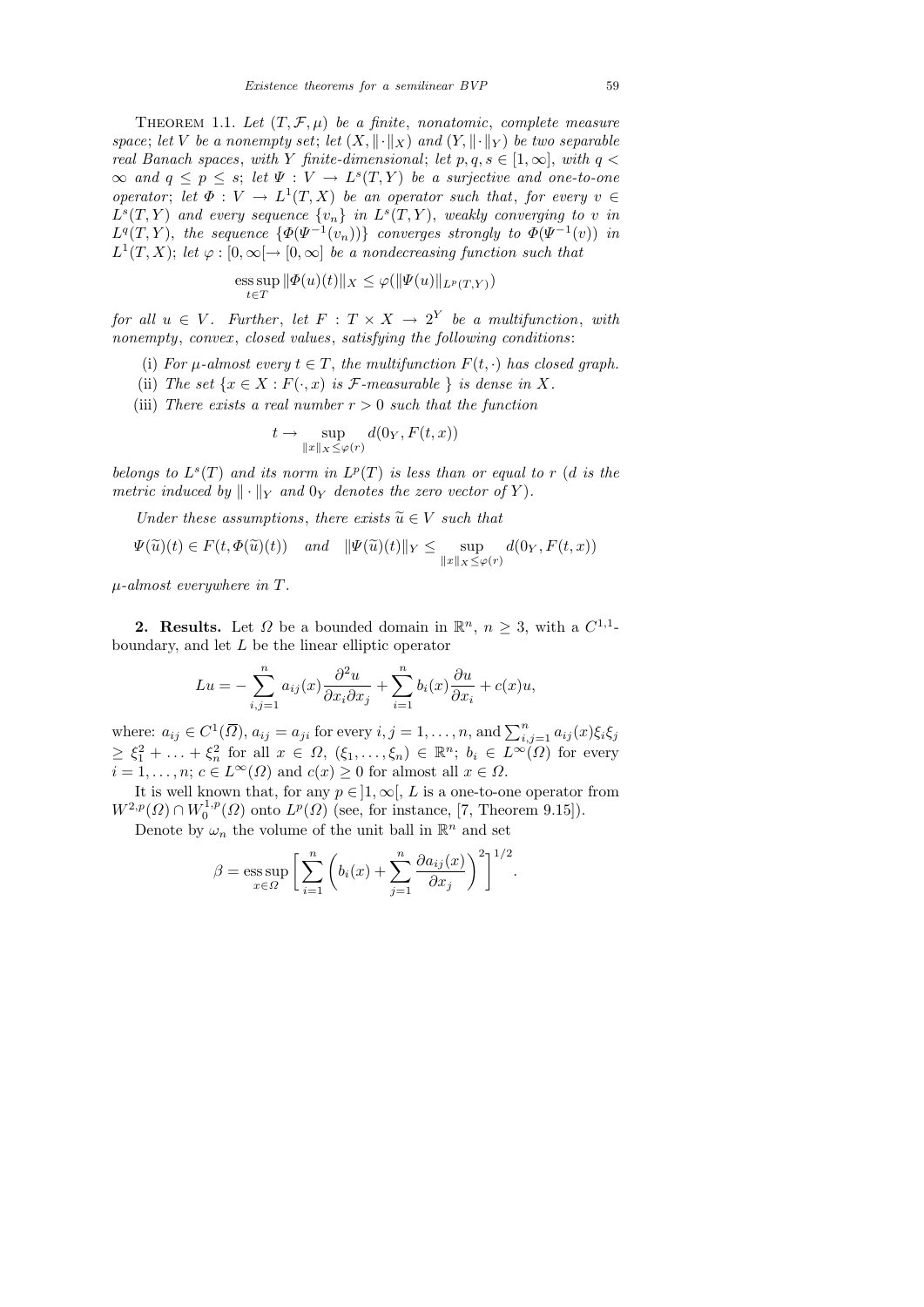When  $p > n/2$ , owing to Theorem 3.1 of [2], for every  $u \in W^{2,p}(\Omega) \cap W^{1,p}_0$  $\binom{1,p}{0}$ one has

$$
\operatorname{ess} \sup_{x \in \Omega} |u(x)| \leq B \|Lu\|_{L^p(\Omega)},
$$

where

1

$$
(1) \quad B = \frac{1}{n^2 \omega_n^{2/n}} \times \left[ \int_0^{m(\Omega)} \left( e^{-\beta (r/\omega_n)^{1/n}} \int_r^{m(\Omega)} s^{-2+2/n} e^{\beta (s/\omega_n)^{1/n}} ds \right)^{p/(p-1)} dr \right]^{1-1/p};
$$

if  $\beta = 0$ , then a simple computation shows that the constant B becomes [16, Theorem 2]

(1)' 
$$
B = [m(\Omega)]^{2/n-1/p} \frac{\Gamma(1+n/2)^{2/n}}{n(n-2)\pi}
$$

$$
\times \left[ \frac{\Gamma(1+p/(p-1))\Gamma(n/(n-2)-p/(p-1))}{\Gamma(n/(n-2))} \right]^{1-1/p}
$$

 $(\|\cdot\|_{L^p(\Omega)}$  denotes the usual norm of  $L^p(\Omega)$ ,  $m(\Omega)$  is the Lebesgue measure of  $\Omega$  and  $\Gamma$  is the Gamma function).

The main result of this paper is the following

THEOREM 2.1. Let f and g be two real-valued functions defined on  $\Omega \times \mathbb{R}$ . Assume that:

(i<sub>1</sub>) For almost every  $x \in \Omega$  and every  $z \in \mathbb{R}$ , one has  $f(x, z) \leq g(x, z)$ .

(i<sub>2</sub>) For almost every  $x \in \Omega$  the function  $z \to f(x, z)$  is lower semicontinuous and the function  $z \to g(x, z)$  is upper semicontinuous.

(i<sub>3</sub>) There exists a set  $D \subseteq \mathbb{R}$ , with  $\overline{D} = \mathbb{R}$ , such that, for each  $z \in D$ , the functions  $x \to f(x, z)$  and  $x \to g(x, z)$  are measurable.

(i<sub>4</sub>) There exist  $p \in \vert n/2, \infty \vert$  and  $r > 0$  such that the function

$$
x \to \sup_{|z| \le Br} \max\{-g(x, z), \max\{0, f(x, z)\}\},\
$$

where B is given by (1), belongs to  $L^p(\Omega)$  and its norm in  $L^p(\Omega)$  is less than or equal to r.

Then problem (P) has at least one strong solution  $u \in W^{2,p}(\Omega) \cap$  $W_0^{1,p}$  $\mathcal{O}_0^{1,p}(\Omega)$ . Moreover, for almost every  $x \in \Omega$ , one has

$$
|Lu(x)| \le \sup_{|z| \le Br} \max\{-g(x, z), \max\{0, f(x, z)\}\}.
$$

P r o o f. Let us apply Theorem 1.1. To this end, choose:  $T = \Omega$  with the Lebesgue measure structure  $(\mathcal{L}_{\Omega}, m); V = W^{2,p}(\Omega) \cap W_0^{1,p}$  $C_0^{1,p}(\Omega); X = Y = \mathbb{R};$  $q = s = p$ ;  $\Psi(u) = Lu$  for all  $u \in V$ ;  $\Phi(u) = u$  for all  $u \in V$ ;  $\varphi(\lambda) = B\lambda$  for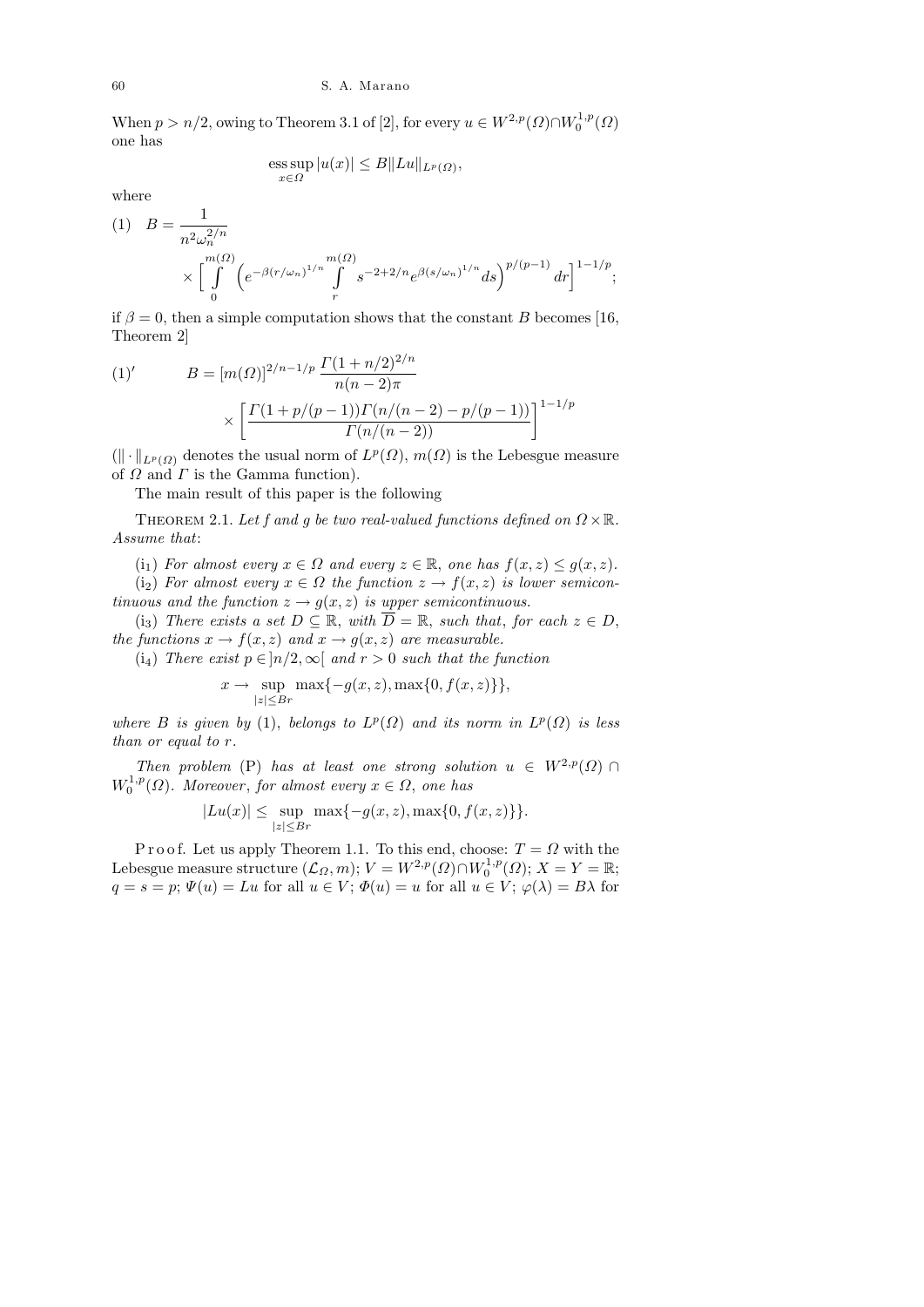all  $\lambda \in [0, \infty]$ , where B is given by (1). From Theorem 9.15 of [7] it follows that  $\Psi$  is a one-to-one operator from V onto  $L^p(\Omega)$ . Let  $v \in L^p(\Omega)$  and let  $\{v_k\}$  be a sequence in  $L^p(\Omega)$  weakly converging to v in  $L^p(\Omega)$ . Bearing in mind that  $\Psi^{-1}$  is a continuous, linear operator from  $L^p(\Omega)$  into  $W^{2,p}(\Omega)$ (see, for instance, [7, Lemma 9.17]), we deduce that  $\{\Psi^{-1}(v_k)\}\)$  converges weakly to  $\Psi^{-1}(v)$  in  $W^{2,p}(\Omega)$ . Therefore, by the Rellich–Kondrachov Theorem [1, Theorem 6.2], it also converges to  $\Psi^{-1}(v)$  in  $C^0(\overline{\Omega})$ . This implies  $\lim_{k\to\infty}\Phi(\Psi^{-1}(v_k))=\Phi(\Psi^{-1}(v))$  in  $L^1(\Omega)$ .

Next, observe that, owing to Theorem 3.1 of [2], for every  $u \in V$  one has

ess sup 
$$
|\Phi(u)(x)| \leq \varphi(||\Psi(u)||_{L^p(\Omega)})
$$
.

Now, let  $\Omega_1 \in \mathcal{L}_{\Omega}$  be such that  $m(\Omega_1) = 0$  and  $(i_1), (i_2)$  hold for all  $x \in \Omega \setminus \Omega_1$ . For every  $(x, z) \in \Omega \times \mathbb{R}$ , we define

$$
F(x, z) = \mathbb{R} \quad \text{if } x \in \Omega_1, \quad F(x, z) = [f(x, z), g(x, z)] \quad \text{if } x \in \Omega \setminus \Omega_1.
$$

Obviously, the multifunction  $F: \Omega \times \mathbb{R} \to 2^{\mathbb{R}}$  so defined is nonempty, convex, closed-valued. Let us prove that  $F$  satisfies the assumptions (i)–(iii) of Theorem 1.1. To this end, fix  $x \in \Omega \setminus \Omega_1$ . By (i<sub>2</sub>) and Proposition 1.2, the multifunctions  $z \to [f(x, z), \infty]$  and  $z \to [-\infty, g(x, z)]$ ,  $z \in \mathbb{R}$ , are upper semicontinuous. So, by Theorems 1.3.2 and 1.2.12 in [4], the multifunction  $z \to [f(x, z), q(x, z)]$  has closed graph. Next, fix  $z \in D$ . Owing to (i<sub>3</sub>) and Proposition 1.1, the multifunctions  $x \to [-\infty, g(x, z)]$  and  $x \to [f(x, z), \infty],$  $x \in \Omega \setminus \Omega_1$ , are measurable. Hence, by [8, Corollary 4.2], the multifunction  $x \to [f(x, z), g(x, z)], x \in \Omega \setminus \Omega_1$ , is measurable. This implies that the multifunction  $x \to F(x, z)$ ,  $x \in \Omega$ , is measurable.

Finally, observe that, for every  $x \in \Omega \setminus \Omega_1$  and every  $z \in \mathbb{R}$ , one has

$$
d(0, F(x, z)) = \max\{-g(x, z), \max\{0, f(x, z)\}\}.
$$

Therefore, by (i<sub>4</sub>), the function  $x \to \sup_{|z| \leq \varphi(r)} d(0, F(x, z))$  belongs to  $L^p(\Omega)$  and its norm in this space is less than or equal to r.

At this point we can apply Theorem 1.1. Thus, there exists  $u \in W^{2,p}(\Omega)$  $\cap W^{1,p}_0$  $\mathcal{L}^{1,p}(\Omega)$  such that  $Lu(x) \in F(x, u(x))$  and  $|Lu(x)| \leq \sup_{|z| \leq Br} d(0, F(x, z))$ for almost every  $x \in \Omega$ . This completes the proof.  $\blacksquare$ 

 $R \text{ e m a r k 2.1.}$  The assumptions  $(i_2)$  and  $(i_3)$  of Theorem 2.1 do not imply that the functions  $x \to f(x, z)$  and  $x \to g(x, z)$ ,  $x \in \Omega$ , are measurable for all  $z \in \mathbb{R}$ . In fact, let  $\Omega_0$  be a nonmeasurable subset of  $\Omega$ , let D be the set of all rational numbers and let H be a closed subset of  $\mathbb{R} \setminus D$ . For every  $(x, z) \in \Omega \times \mathbb{R}$ , we set

$$
f(x, z) = \begin{cases} -1 & \text{if } (x, z) \in \Omega_0 \times H, \\ 0 & \text{if } (x, z) \in (\Omega \times \mathbb{R}) \setminus (\Omega_0 \times H), \end{cases} \qquad g(x, z) = -f(x, z).
$$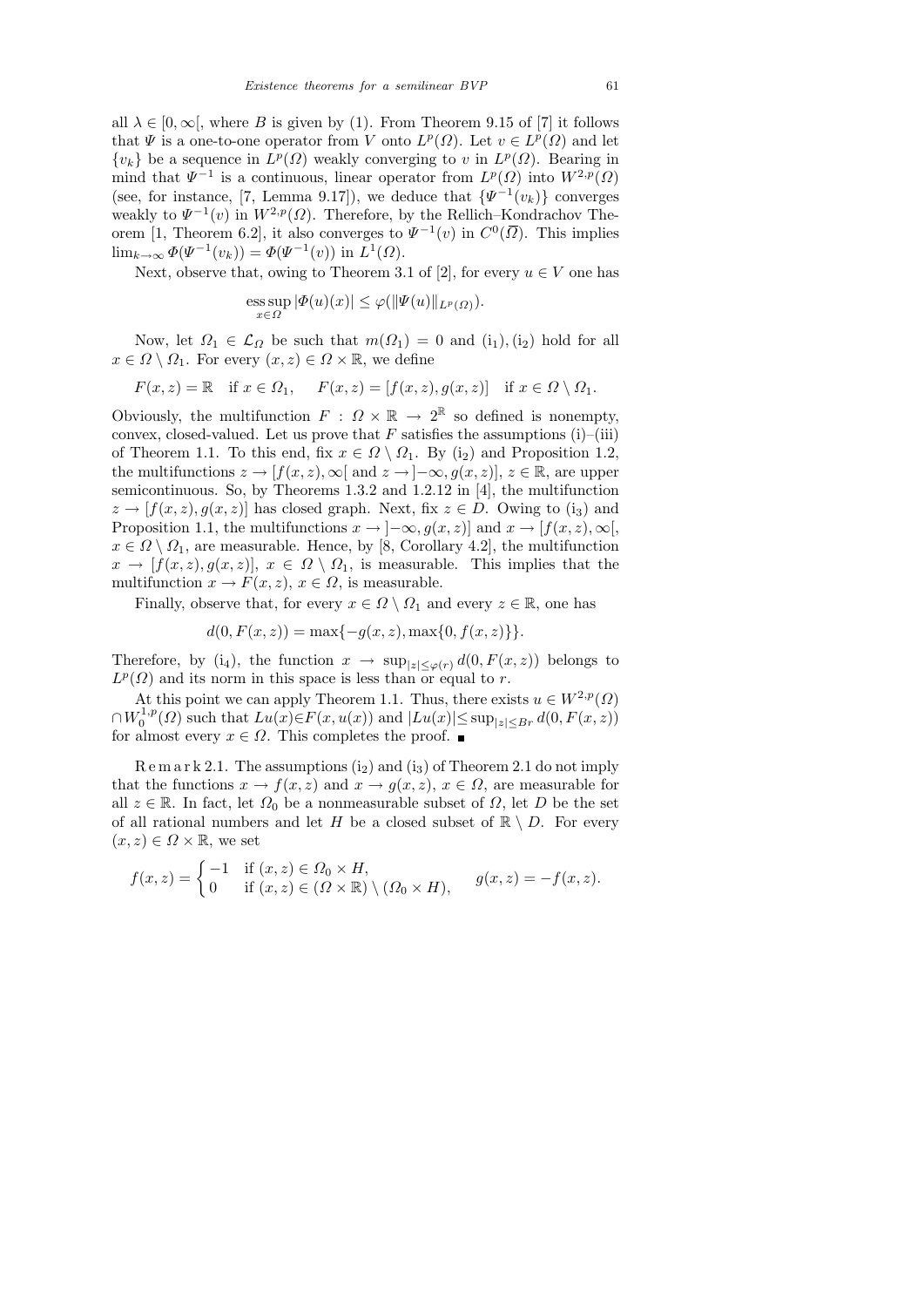An easy computation shows that  $f, g$  satisfy all the assumptions of Theorem 2.1. Nevertheless, for every  $z \in H$ , the functions  $x \to f(x, z)$  and  $x \to g(x, z)$ ,  $x \in \Omega$ , are not measurable.

The next result is concerned with an interesting special case of problem (P). In proving it, we shall use the following lemmas.

LEMMA 2.1. Let  $\varphi$  be a real-valued function defined on  $\Omega \times \mathbb{R}$ . Suppose that the function  $\varphi(x, \cdot)$  is measurable for all  $x \in \Omega$  and one has  $\sup_{(x,z)\in\Omega\times[-\varrho,\varrho[}|\varphi(x,z)|]<\infty$  for all  $\varrho>0$ . For every  $(x,z)\in\Omega\times\mathbb{R},$ we define

$$
\underline{\varphi}(x,z) = \lim_{\sigma \to 0^+} \operatorname*{ess\,inf}_{|w-z| < \sigma} \varphi(x,w), \quad \overline{\varphi}(x,z) = \lim_{\sigma \to 0^+} \operatorname*{ess\,sup}_{|w-z| < \sigma} \varphi(x,w).
$$

Then, for any  $x \in \Omega$ , the function  $z \to \varphi(x, z)$  is lower semicontinuous and the function  $z \to \overline{\varphi}(x, z)$  is upper semicontinuous.

The proof of the preceding lemma is straightforward; so we omit it.

LEMMA 2.2. Let  $\Omega$  be with a  $C^{2,\alpha}$ -boundary for some  $\alpha \in ]0,1[; \Omega_0 \subseteq \Omega]$ a domain;  $\lambda_1$  the first eigenvalue of  $-\Delta = -\sum_{i=1}^n \frac{\partial^2}{\partial x_i^2}$  with the homogeneous Dirichlet boundary condition;  $\lambda \in ]-\infty, \lambda_1[$ . Moreover, let  $v \in$  $W^{2,p}(\Omega_0)$ ,  $p > n$ , be such that

(2) 
$$
-\Delta v(x) - \lambda v(x) \le 0 \quad \text{for almost every } x \in \Omega_0,
$$

$$
v(x) \le 0 \quad \text{for every } x \in \partial\Omega_0.
$$

Then  $v(x) \leq 0$  for every  $x \in \Omega_0$ .

Proof. Owing to Theorem 1.17 of [3], there is  $v_0 \in C^2(\Omega) \cap C^1(\overline{\Omega})$  such that  $-\Delta v_0(x) - \lambda v_0(x) = 1$ ,  $v_0(x) > 0$  for all  $x \in \Omega$ , and  $v_0(x) = 0$  for all  $x \in \partial\Omega$ . Moreover, by Theorem 36.VI of [12],  $v_0 \in C^2(\overline{\Omega})$ . Choose  $\sigma > 0$ satisfying  $1 - \lambda \sigma > 0$  and set, for every  $x \in \overline{\Omega}$ ,  $w(x) = v_0(x) + \sigma$ . Then one has

(3)  $-\Delta w(x) - \lambda w(x) > 0$  for all  $x \in \Omega$ ,  $w(x) > 0$  for all  $x \in \overline{\Omega}$ .

Now, define  $u(x) = v(x)/w(x)$ ,  $x \in \Omega_0$ , and observe that  $u \in W^{2,p}(\Omega_0)$ and that, by (2), for almost every  $x \in \Omega_0$ , one has

$$
w(x)\Delta u(x) + \sum_{i=1}^{n} \frac{\partial w(x)}{\partial x_i} \frac{\partial u(x)}{\partial x_i} + (\Delta w(x) + \lambda w(x))u(x) \ge 0.
$$

Since Theorems 3.I and 3.V of [12], together with (3), yield  $\max_{x \in \overline{\Omega}_0} u(x) \le$ 0, we obtain  $v(x) \leq 0$  for every  $x \in \Omega_0$ .

We are now in a position to establish the following

THEOREM 2.2. Let  $\Omega$  be with a  $C^{2,\alpha}$ -boundary for some  $\alpha \in ]0,1[$  and let  $\varphi$  be a real-valued function defined on  $\Omega \times \mathbb{R}$ . Suppose that: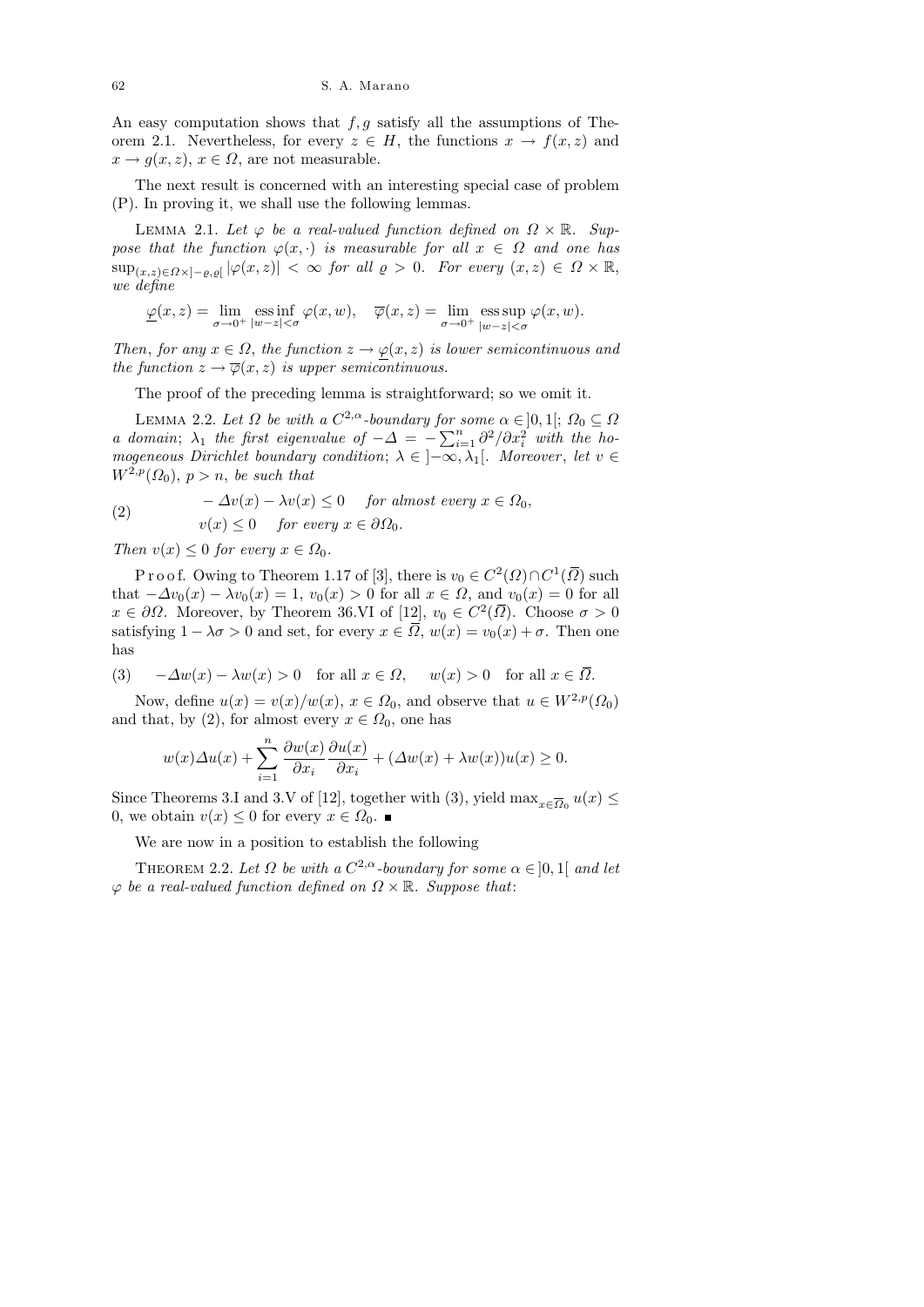(j<sub>1</sub>) The function  $z \to \varphi(x, z)$  is measurable for all  $x \in \Omega$ .

(j<sub>2</sub>) For every  $\rho > 0$  there is  $k_{\varrho} > 0$  such that  $\sup_{(x,z) \in \Omega \times ]-\varrho, \varrho[} |\varphi(x, z)|$  $\leq k_{\rho}$ .

(j<sub>3</sub>) The functions  $x \to \underline{\varphi}(x, z)$  and  $x \to \overline{\varphi}(x, z)$  are measurable for all  $z \in \mathbb{R}$  ( $\varphi$  and  $\overline{\varphi}$  are as in Lemma 2.1).

 $(j_4)$   $\overline{\limsup}_{z\to\pm\infty} \varphi(x,z)/z < \lambda_1$  uniformly with respect to  $x \in \Omega$ , where  $\lambda_1$  is as in Lemma 2.2.

Then the problem

$$
\begin{cases} \underline{\varphi}(x,u) \leq -\varDelta u \leq \overline{\varphi}(x,u) & \text{ in } \varOmega, \\ u = 0 & \text{ on } \partial \varOmega, \end{cases}
$$

has at least one solution  $u \in W^{2,p}(\Omega) \cap W_0^{1,p}$  $C^{1,p}_0(\Omega), p > n.$ 

P r o o f. It is well known that  $\lambda_1 > 0$ . Hence, by  $(j_4)$ , there are  $\varepsilon \in ]0, \lambda_1[$ and  $M > 0$  such that

(4) 
$$
\varphi(x, z) < (\lambda_1 - \varepsilon)z + M \quad \text{for every } (x, z) \in \Omega \times [0, \infty[,
$$
\n
$$
\varphi(x, z) > (\lambda_1 - \varepsilon)z - M \quad \text{for every } (x, z) \in \Omega \times ]-\infty, 0].
$$

Owing to [3, Theorem 1.17], there exists  $u_0 \in C^2(\Omega) \cap C^1(\overline{\Omega})$  satisfying

(5) 
$$
-\Delta u_0(x) = (\lambda_1 - \varepsilon)u_0(x) + M, \quad u_0(x) > 0 \quad \text{for all } x \in \Omega,
$$

$$
u_0(x) = 0 \quad \text{for all } x \in \partial\Omega.
$$

Now, let  $\varrho = \max_{x \in \overline{\Omega}} |u_0(x)|$ . For every  $(x, z) \in \Omega \times \mathbb{R}$ , we set

$$
f(x, z) = \begin{cases} \frac{\varphi(x, \varrho)}{\varphi(x, z)} & \text{if } z \ge \varrho, \\ \frac{\varphi(x, z)}{\varphi(x, -\varrho)} & \text{if } z \le -\varrho, \end{cases} \qquad g(x, z) = \begin{cases} \overline{\varphi}(x, \varrho) & \text{if } z \ge \varrho, \\ \overline{\varphi}(x, z) & \text{if } |z| < \varrho, \\ \overline{\varphi}(x, -\varrho) & \text{if } z \le -\varrho. \end{cases}
$$

Obviously, the functions  $f, g : \Omega \times \mathbb{R} \to \mathbb{R}$  so defined satisfy the assumption  $(i<sub>1</sub>)$  of Theorem 2.1. Moreover, by  $(4)$ , one has

(6) 
$$
g(x, z) \le (\lambda_1 - \varepsilon)z + M \quad \text{for every } (x, z) \in \Omega \times ]0, \infty[,
$$

$$
f(x, z) \ge (\lambda_1 - \varepsilon)z - M \quad \text{for every } (x, z) \in \Omega \times ]-\infty, 0[.
$$

Bearing in mind Lemma 2.1, it is a simple matter to see that  $f, g$  satisfy  $(i_2)$  of Theorem 2.1. Finally, since  $(i_3)$  of Theorem 2.1, with  $D = \mathbb{R}$ , follows immediately from  $(j_3)$ , to apply this result it is sufficient to show that  $(i_4)$ holds. Observe that, by  $(j_2)$ , one has

$$
\sup_{(x,z)\in\Omega\times\mathbb{R}}|f(x,z)| \le \sup_{(x,z)\in\Omega\times]-\varrho-1,\varrho+1[}|\underline{\varphi}(x,z)| \le k_{\varrho+1},
$$
  
\n
$$
\sup_{(x,z)\in\Omega\times\mathbb{R}}|g(x,z)| \le \sup_{(x,z)\in\Omega\times]-\varrho-1,\varrho+1[}|\overline{\varphi}(x,z)| \le k_{\varrho+1}.
$$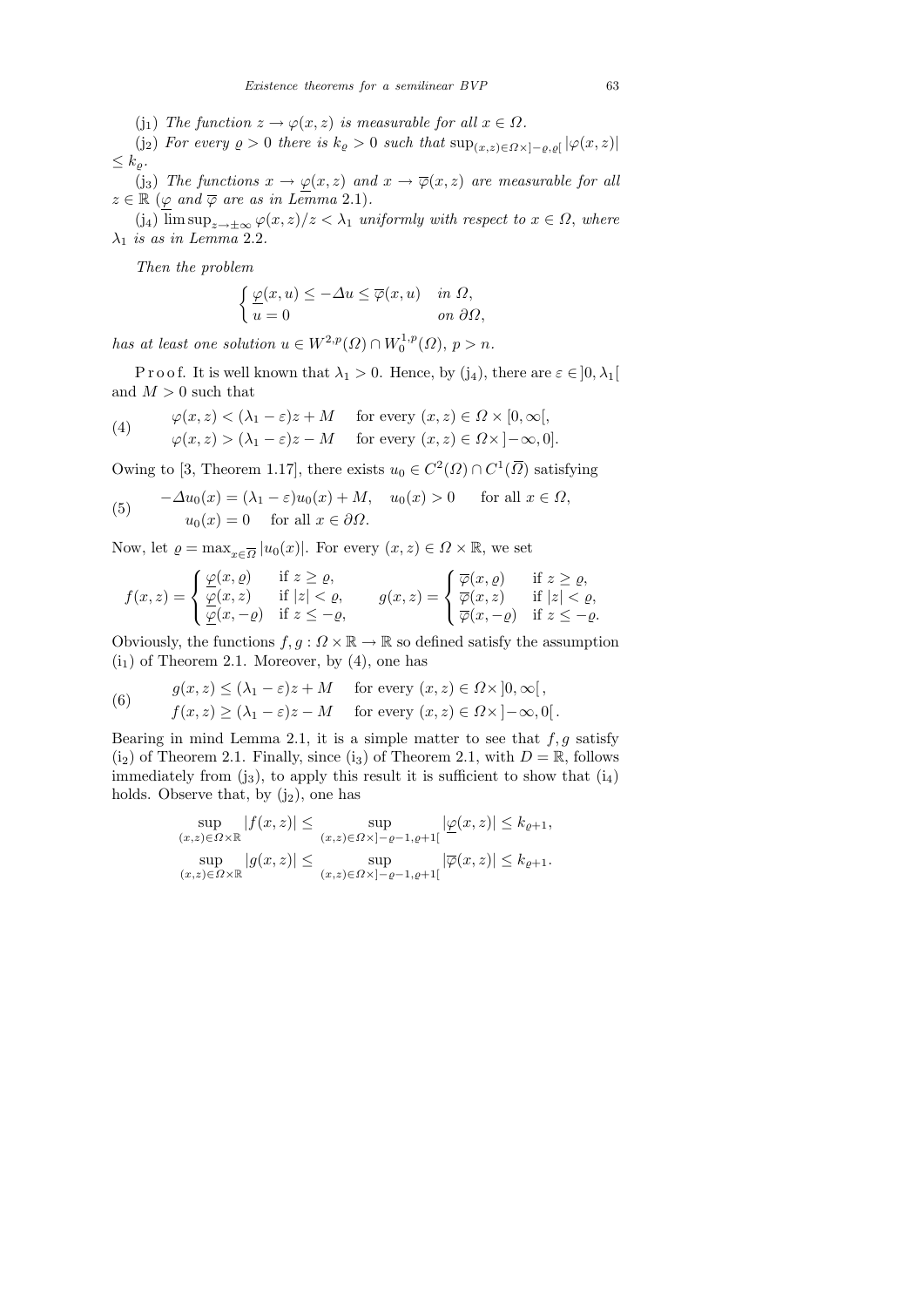64 S. A. Marano

So, if we choose  $p > n$  and  $r > k_{\varrho+1}[m(\varOmega)]^{1/p}$ , we have

$$
\left(\int_{\Omega} (\sup_{|z| \le Br} \max\{-g(x, z), \max\{0, f(x, z)\}\})^p dx \right)^{1/p}
$$
  

$$
\le k_{\varrho+1} [m(\varOmega)]^{1/p} < r.
$$

By Theorem 2.1, there exists  $u \in W^{2,p}(\Omega) \cap W_0^{1,p}$  $\binom{1,p}{0}$  satisfying

(7) 
$$
f(x, u(x)) \leq -\Delta u(x) \leq g(x, u(x))
$$

almost everywhere in  $\Omega$ . Let us prove that  $u(x) \leq u_0(x)$  for every  $x \in \Omega$ . To this end, set  $\Omega_1 = \{x \in \Omega : u(x) > 0\}$ . If  $\Omega_1 = \emptyset$  our claim is obvious; otherwise, denoting by  $\Omega_1^*$  a connected component of  $\Omega_1$ , owing to  $(5)-(7)$ , we have

$$
-\Delta(u(x) - u_0(x)) \le g(x, u(x)) - (\lambda_1 - \varepsilon)u_0(x) - M
$$
  
\n
$$
\le (\lambda_1 - \varepsilon)u(x) + M - (\lambda_1 - \varepsilon)u_0(x) - M
$$
  
\n
$$
= (\lambda_1 - \varepsilon)(u(x) - u_0(x))
$$

almost everywhere in  $\Omega_1^*$ , and  $u(x) - u_0(x) \leq 0$  for every  $x \in \partial \Omega_1^*$ . By Lemma 2.2, this implies  $u(x) - u_0(x) \leq 0$  for all  $x \in \Omega_1^*$ . Hence,  $u(x) \leq u_0(x)$ for every  $x \in \Omega$ . In a similar way it is possible to verify that  $u(x) \geq -u_0(x)$ for all  $x \in \Omega$ .

Thus, the conclusion follows immediately from (7) and the fact that, for every  $x \in \Omega$ , one has  $|u(x)| \leq \varrho$ .

Remark 2.2. We observe that, if the function  $\varphi$  does not depend on x and  $\lim_{w\to z^-} \varphi(w)$  and  $\lim_{w\to z^+} \varphi(w)$  exist for each  $z \in \mathbb{R}$ , then Theorem 2.2 and Theorem 5.1 of [6] coincide (see [6], Example 1 and Theorem 5.1).

If  $f(x, z) = g(x, z)$ ,  $(x, z) \in \Omega \times \mathbb{R}$ , Theorem 2.1 assumes the following form.

THEOREM 2.3. Let f be a real-valued function defined on  $\Omega \times \mathbb{R}$ . Assume that:

(k<sub>1</sub>) For almost every  $x \in \Omega$ , the function  $z \to f(x, z)$  is continuous.

(k<sub>2</sub>) For every  $z \in \mathbb{R}$ , the function  $x \to f(x, z)$  is measurable.

(k<sub>3</sub>) There exist  $p \in \vert n/2, \infty \vert$  and  $r > 0$  such that the function

$$
x \to \sup_{|z| \le Br} |f(x, z)|,
$$

where B is given by (1), belongs to  $L^p(\Omega)$  and its norm in this space is less than or equal to r.

Then the problem

$$
\begin{cases}\n\text{L}u = f(x, u) & \text{in } \Omega, \\
u = 0 & \text{on } \partial\Omega,\n\end{cases}
$$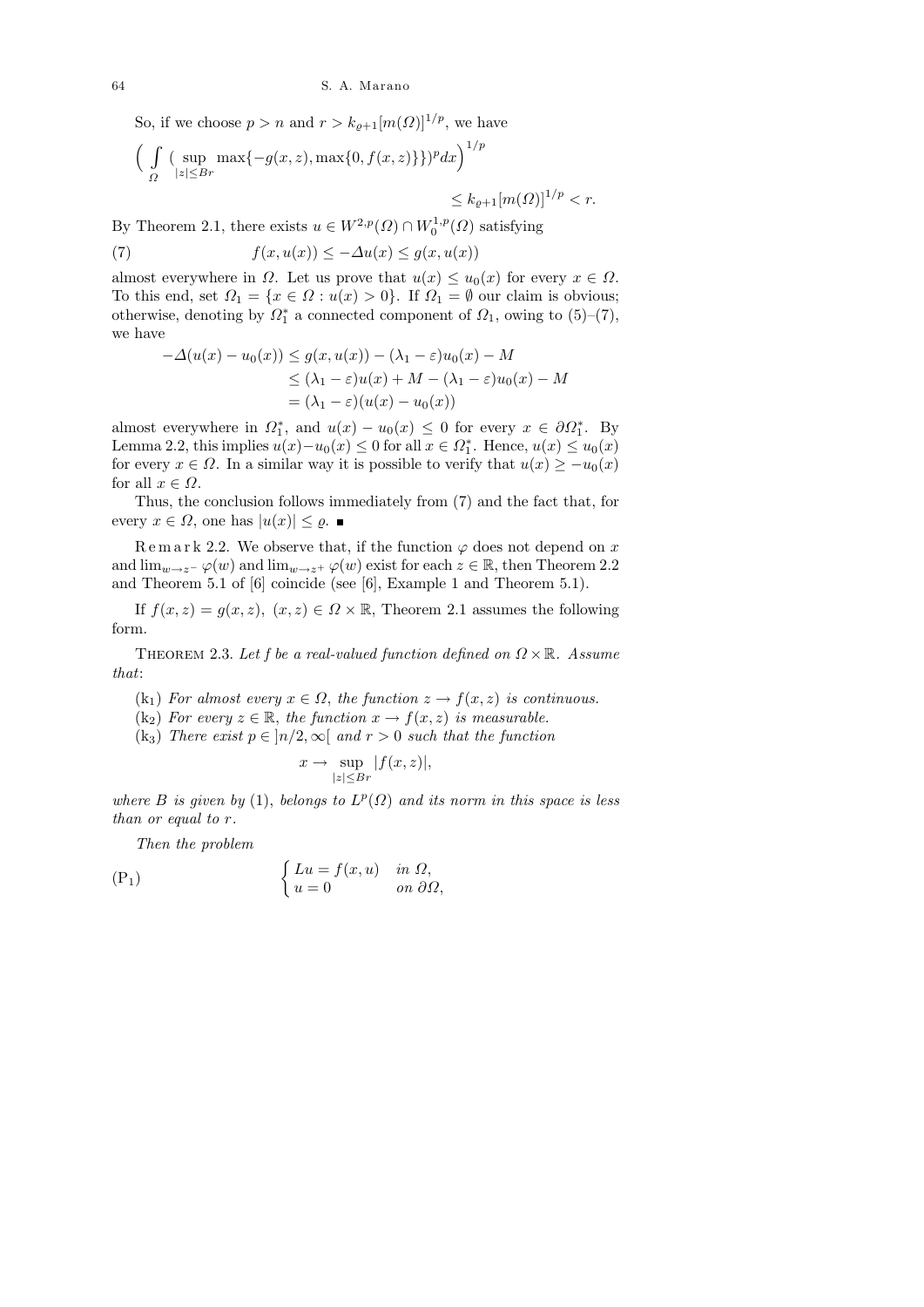has at least one strong solution  $u \in W^{2,p}(\Omega) \cap W_0^{1,p}$  $\chi_0^{1,p}(\Omega)$ . Moreover, for almost every  $x \in \Omega$ , one has  $|Lu(x)| \leq \sup_{|z| \leq B_r} |f(x, z)|$ .

 $R$  e m a r k 2.3. A simple sufficient condition in order that  $(k_3)$  of Theorem 2.3 holds is the following.

\n- (k'\_3) There exist 
$$
p \in ]n/2, \infty[, \gamma \in ]0, \infty[
$$
 and  $\alpha, \beta \in L^p(\Omega)$  such that
\n- (8)  $|f(x, z)| \leq \alpha(x) + \beta(x)|z|^\gamma$
\n

for almost every  $x \in \Omega$  and every  $z \in \mathbb{R}$ , and, if  $||\beta||_{L^p(\Omega)} > 0$ , then either

$$
B\|\beta\|_{L^p(\Omega)} < 1 \quad \text{or} \quad \|\alpha\|_{L^p(\Omega)} \le \frac{\gamma - 1}{\gamma} \left(\frac{1}{\gamma B^\gamma \|\beta\|_{L^p(\Omega)}}\right)^{1/(\gamma - 1)}
$$

according to whether  $\gamma = 1$  or  $\gamma > 1$ .

We verify this only for  $\|\beta\|_{L^p(\Omega)} > 0$  and  $\gamma > 1$ , since in the other cases the proof is similar. To this end, choose  $r = [\gamma B^{\gamma} || \beta ||_{L^p(\Omega)}]^{-1/(\gamma-1)}$ . Then, by  $(8)$ , we have

$$
\left(\int_{\Omega} \left(\sup_{|z| \le Br} |f(x,z)|)^p dx\right)^{1/p} \le \|\alpha\|_{L^p(\Omega)} + (Br)^{\gamma} \|\beta\|_{L^p(\Omega)} \le \frac{\gamma - 1}{\gamma} \left(\frac{1}{\gamma B^{\gamma} \|\beta\|_{L^p(\Omega)}}\right)^{1/(\gamma - 1)} + B^{\gamma} \|\beta\|_{L^p(\Omega)} \left(\frac{1}{\gamma B^{\gamma} \|\beta\|_{L^p(\Omega)}}\right)^{\gamma/(\gamma - 1)}.
$$

For other existence results for problem  $(P_1)$  where one assumes that f satisfies a growth condition like (8), we refer for instance to [11], [17].

In particular, we emphasize that Theorem 3.3 of [17] is improved, in several concrete cases (pick, for example,  $n = 4$  and  $p = 3$ ), by the following result, which is an immediate consequence of Theorem 2.3.

THEOREM 2.4. Let  $p \in |n/2, \infty|$  and let  $h \in L^p(\Omega)$ . Suppose that

$$
||h||_{L^{p}(\Omega)} \leq [m(\Omega)]^{-(n-2)/(4p)} B^{-(n+2)/4} \frac{4}{n+2} \left(\frac{n-2}{n+2}\right)^{(n-2)/4}
$$

where  $B$  is given by  $(1)'$ . Then the problem

$$
\begin{cases} \Delta u + |u|^{(n+2)/(n-2)} + h(x) = 0 & \text{in } \Omega, \\ u = 0 & \text{on } \partial\Omega, \end{cases}
$$

has at least one strong solution  $u \in W^{2,p}(\Omega) \cap W^{1,p}_0$  $\binom{1,p}{0}$  ( $\Omega$ ).

Finally, we present a very simple example of an application of Theorem 2.3, where it seems that it is impossible to apply any of the results just cited.

,

,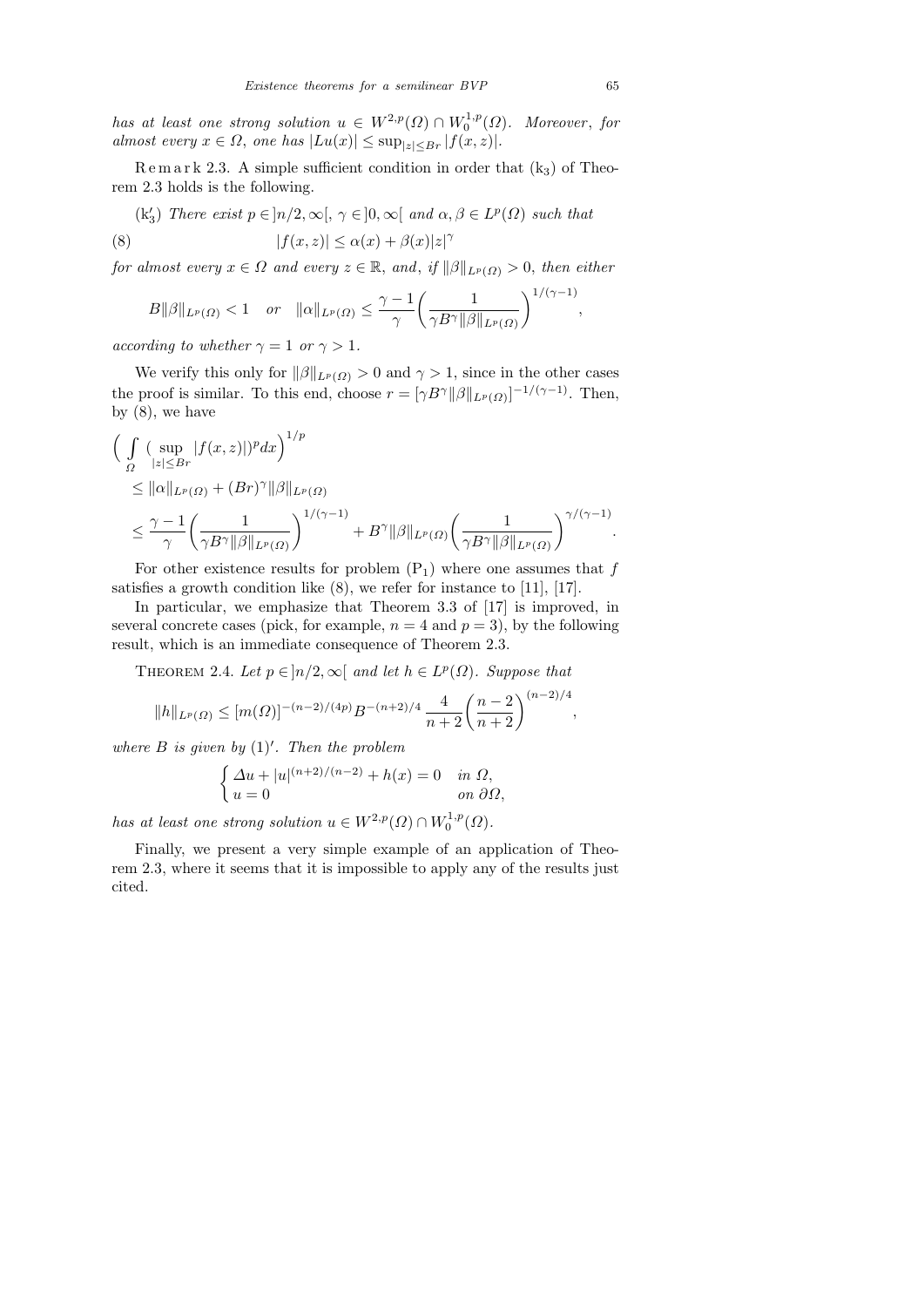66 S. A. Marano

EXAMPLE 2.1. Let  $p \in \ ]n/2, \infty[$  and let  $h \in L^p(\Omega)$  be such that

(9) khkLp(Ω) ≤ 1 Be .

Then the problem

$$
\begin{cases} Lu = h(x)e^{|u|} & \text{in } \Omega, \\ u = 0 & \text{on } \partial\Omega, \end{cases}
$$

has at least one solution  $u \in W^{2,p}(\Omega) \cap W_0^{1,p}$  $\mathcal{O}_0^{1,p}(\Omega)$ . Moreover, for almost every  $x \in \Omega$ , one has  $|Lu(x)| \leq e|h(x)|$ .

P r o o f. For every  $(x, z) \in \Omega \times \mathbb{R}$ , we set  $f(x, z) = h(x)e^{|z|}$ . Obviously, the function  $f: \Omega \times \mathbb{R} \to \mathbb{R}$  so defined satisfies the assumptions  $(k_1)$  and  $(k_2)$  of Theorem 2.3. Moreover, if we pick  $r = B^{-1}$ , then by (9), one has

$$
\left(\int_{\Omega} \left(\sup_{|z| \leq Br} |f(x,z)|\right)^p dx\right)^{1/p} = e||h||_{L^p(\Omega)} \leq \frac{1}{B}.
$$

This implies that  $(k_3)$  of Theorem 2.3 holds. Hence, by that result, there exists  $u \in W^{2,p}(\Omega) \cap W_0^{1,p}$  $L_0^{1,p}(\Omega)$  such that  $Lu(x) = h(x)e^{|u(x)|}$  almost everywhere in  $\Omega$ ,  $u(x) = 0$  for all  $x \in \partial \Omega$ , and  $|Lu(x)| \le e|h(x)|$  for almost every  $x \in \Omega$ .

Acknowledgements. The author wishes to thank Professors F. Chiarenza and F. Guglielmino for useful conversations.

## **References**

- [1] R. A. A d am s, *Sobolev Spaces*, Academic Press, 1975.
- [2] A. Al vi n o e G. T r om b e t ti, *Sulle migliori costanti di maggiorazione per una classe di equazioni ellitiche degeneri e non*, Ricerche Mat. 30 (1981), 15–33.
- [3] H. Amann, *Nonlinear operators in ordered Banach spaces and some applications to nonlinear boundary value problems*, in: Lecture Notes in Math. 543, Springer, 1976, 1–55.
- [4] Yu. G. Borisovich, B. D. Gel'man, A. D. Myshkis and V. V. Obukhovskii, *Multivalued mappings*, J. Soviet Math. 24 (1984), 719–791.
- [5] K. C. Chang, *The obstacle problem and partial differential equations with discontinuous nonlinearities*, Comm. Pure Appl. Math. 33 (1980), 117–146.
- [6] —, *Variational methods for nondifferentiable functionals and their applications to partial differential equations*, J. Math. Anal. Appl. 80 (1981), 102–129.
- [7] D. Gilbarg and N. S. Trudinger, *Elliptic Partial Differential Equations of Second Order*, 2nd ed., Springer, 1983.
- [8] C. J. Himmelberg, *Measurable relations*, Fund. Math. 87 (1975), 53-72.
- [9] J. K. Kazdan and F. W. Warner, *Remarks on some quasilinear elliptic equations*, Comm. Pure Appl. Math. 28 (1975), 567–597.
- [10] S. A. Marano, *Existence theorems for a multivalued boundary value problem*, Bull. Austral. Math. Soc. 45 (1992), 249–260.